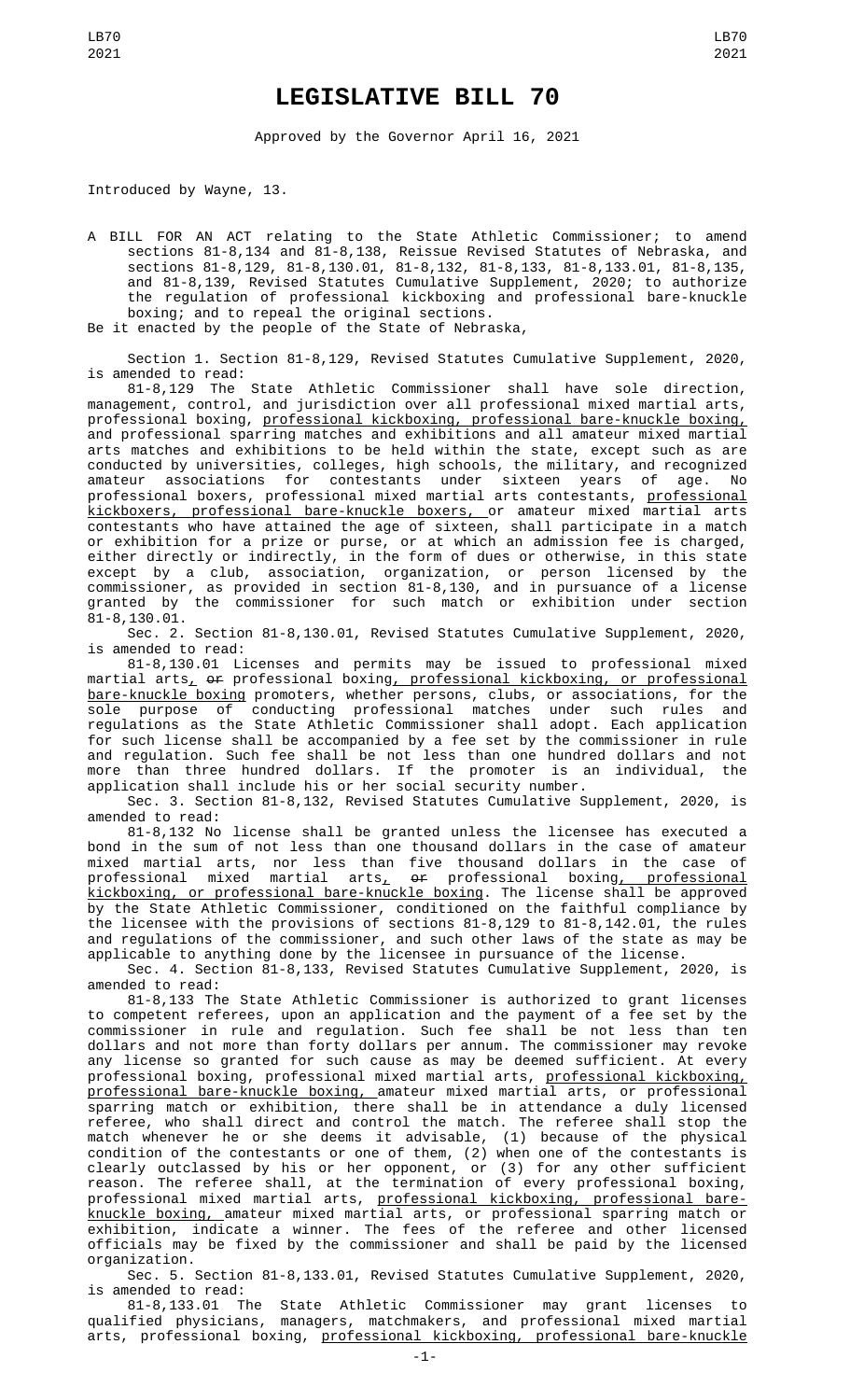boxing, or professional sparring match or exhibition judges upon an application and payment of an annual fee set by the commissioner in rule and regulation. Such fee for matchmakers shall be not less than ten dollars and not more than one hundred dollars. Such fee for physicians, managers, and professional mixed martial arts, professional boxing, professional kickboxing, professional bareknuckle boxing, or professional sparring match or exhibition judges shall be not less than ten dollars and not more than twenty dollars. The commissioner may also grant licenses to qualified timekeepers, contestants, and seconds upon an application and payment of an annual fee set by the commissioner in rule and regulation. Such fee shall be not less than ten dollars and not more than twenty dollars. The application shall include the applicant's social security number. No person shall serve as physician, manager, matchmaker, or judge at any professional mixed martial arts, professional boxing, <u>professional</u> kickboxing, professional bare-knuckle boxing, or professional sparring match or exhibition who is not licensed as such. No person shall serve as timekeeper or contestant at any professional mixed martial arts ${}_L$  o<del>r</del> professional boxing ${}_{\rm L}$ professional kickboxing, or professional bare-knuckle boxing match who is not licensed as such. The commissioner shall have summary authority to stop any match at which any person is serving in violation of the provisions of this section. Any license granted under the provisions of this section may be revoked for cause.

Sec. 6. Section 81-8,134, Reissue Revised Statutes of Nebraska, is amended to read:

81-8,134 (1) Any professional boxing match, professional mixed martial arts match, professional kickboxing match, professional bare-knuckle boxing match, or amateur mixed martial arts match conducted in this state which is labeled or promoted as a championship <del>boxing match or a championship mixe</del>d <del>martial arts</del> match shall have regional or national significance and the approval of a nationally recognized professional boxing,  $\theta$  mixed martial arts, kickboxing, or bare-knuckle boxing association.

(2) Professional boxing, professional kickboxing, professional bareknuckle boxing, or professional sparring matches or exhibitions shall not exceed ten rounds in length, except in a championship match, which shall not exceed fifteen rounds. No round shall be longer than three minutes. At least one minute shall intervene between rounds. <u>Except for professional kickboxing</u> or professional bare-knuckle boxing matches, the The contestants shall wear during the contest gloves weighing at least eight ounces each.

(3) Professional mixed martial arts matches or exhibitions shall not exceed three rounds in length, except in a championship match, which shall not exceed five rounds in length. No round shall be longer than five minutes. At least one minute shall intervene between rounds.

(4) No professional boxing contestant, professional mixed martial arts contestant, professional kickboxing contestant, professional bare-knuckle boxing contestant, or amateur mixed martial arts contestant shall be allowed to participate or take part in any contest in this state unless a duly licensed physician shall certify in writing that such contestant has taken a physical examination the day of the contest and is physically fit to engage in the proposed contest.

Sec. 7. Section 81-8,135, Revised Statutes Cumulative Supplement, 2020, is amended to read:

81-8,135 Every licensee conducting or holding any professional mixed martial arts, amateur mixed martial arts, <del>or</del> professional boxin<u>g, professional</u> kickboxing, or professional bare-knuckle boxing match shall furnish to the State Athletic Commissioner a written report showing the articles of agreement between the contestants, the number of tickets sold for each contest, the amount of the gross receipts thereof, the gross receipts from sale of any television rights, and such other matters as the commissioner shall prescribe. Within such time the licensee shall pay to the commissioner a tax of five percent of the total gross receipts of any professional mixed martial arts<u>,</u> <del>or</del> professional boxing<u>, professional kickboxing, or professional bare-knuckle</u> boxing match or exhibition, exclusive of state and federal taxes, except the gross receipts from sale of television rights, and five percent of such rights, and five percent of the total gross receipts of any amateur mixed martial arts match or exhibition, exclusive of state and federal taxes, except that if such match or exhibition is conducted as an incidental feature in any event or entertainment of a different character, such portion of the total receipts shall be paid to the state as the commissioner may determine, or as may be fixed by rule adopted under section 81-8,139.

Sec. 8. Section 81-8,138, Reissue Revised Statutes of Nebraska, is amended to read:

81-8,138 No contestant in any match or exhibition shall be paid for services until the same are rendered, and should it be determined by the State Athletic Commissioner that a contestant did not give an honest exhibition of his or her skill, he or she shall not be paid. Any contestant who shall participate in any sham or fake professional boxing, professional mixed martial arts, <u>professional kickboxing, professional bare-knuckle boxing, </u>or amateur mixed martial arts match or exhibition shall be disqualified and shall not thereafter be permitted to contend in any match or exhibition in this state, and any contestant who shall participate in any sham or fake professional boxing, professional mixed martial arts, <u>professional kickboxing, professional</u> bare-knuckle boxing, or amateur mixed martial arts match or exhibition shall be guilty of a violation of sections 81-8,128 to 81-8,142.01.

Sec. 9. Section 81-8,139, Revised Statutes Cumulative Supplement, 2020, is